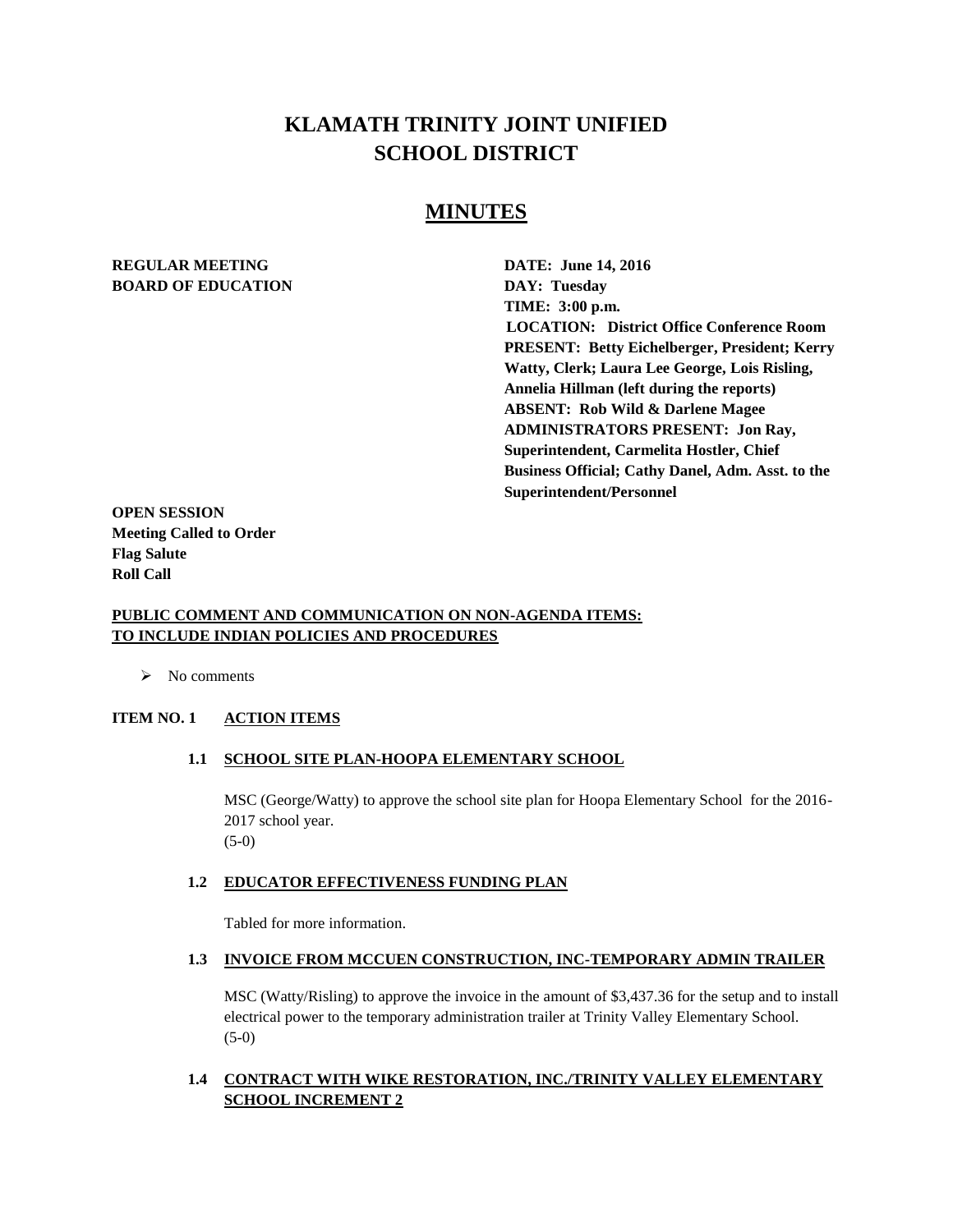MSC (George/Hillman) to approve the contract in the amount of \$187,179.00 for the administration and classroom abatement project. (5-0)

## **1.5 CONTRACT WITH WIKE RESTORATION, INC./HOOPA VALLEY HIGH SCHOOL INCREMENT 2**

MSC (Watty/George) to approve the contract in the amount of \$238,677.00 for the administration wing abatement project. (5-0)

#### **1.6 ASBESTOS SCIENCE TECHNOLOGIES, INC-CHANGE ORDER**

MSC (Watty/Hillman) to approve the change order in the amount of \$3,447.91 for items not in the original plans involving cutouts of windows and doors for the Hoopa High Gymnasium. (5-0)

## **1.7 CONTRACT WITH MCCUEN CONSTRUCTION, INC./HOOPA VALLEY HIGH AND HOOPA ELEMENTARY SCHOOL PARKING LOT PROJECT**

MSC (Risling/Watty) to approve the contract in the amount of \$3,485,614.74 for the alterations to the existing entry and parking project.  $(5-0)$ 

#### **1.8 DSA PROJECT INSPECTION SERVICE RATES-HOOPA HIGH SCHOOL (INC 1 & 2), HOOPA VALLEY ELEMENTARY, HOOPA VALLEY HIGH AND HOOPA ELEMENTARY PARKING LOT ALTERATIONS PROJECT**

MSC (George/Risling) to approve Ralph Hagedorn as the DSA Project Inspector for the Hoopa High School (Inc 1 & 2), Hoopa Elementary School project and the Hoopa High and Hoopa Elementary School parking project, with a flat rate of \$1,100.00 per day. (5-0)

#### **1.9 WIKE RESORATION INVOICE-HOOPA HIGH SCHOOL, HOOPA ELEMENTARY, TRINITY VALLEY ELEMENTARY AND ORLEANS ELEMENTARY SCHOOLS**

MSC (George/Hillman) to approve the 4 invoices for the emergency closures in February: Hoopa High School \$28,860.09 Hoopa Elementary \$16,359.40 Trinity Valley Elementary \$17,999.38 Orleans Elementary \$11,032.20 (5-0)

## **REPORTS**

▶ 7-11 Committee-Report on Community Day School Recommendation-Craig Kimball and Jennifer Lane reported on the possible closure of the Community Day Schools.

## **PUBLIC COMMENT ON CLOSED SESSION ITEMS**

**ITEM NO. 2 CLOSED SESSION**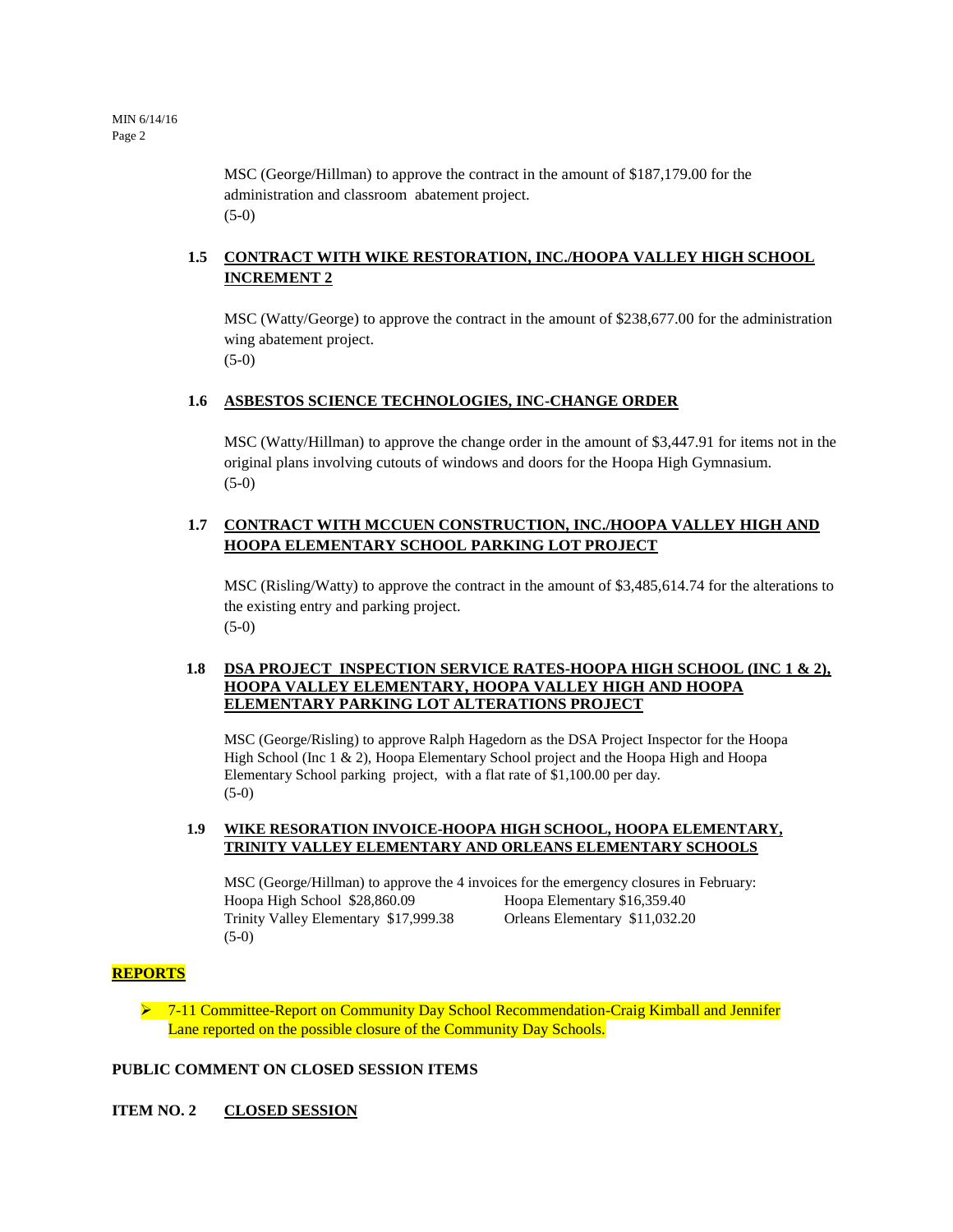MIN 6/14/16 Page 3

## **EMPLOYMENT OF PUBLIC EMPLOYEES: Government Code Section 54957**

- $\triangleright$  The Board hired Brooke Ferandell as the Transitional Kindergarten Teacher at Trinity Valley Elementary School
- The Board hired Steven Christensen as a RSP Teacher at Hoopa Valley High School
- The Board hired Tanee Kane as the Attendance Secretary at Hoopa Valley High School
- Elementary School Teacher/Certificated/Hoopa Elementary School No Action.

## **STIPENDS FOR 2016-2017**

- The Board hired Benny Griggs as an Assistant Varsity Football Coach at Hoopa Valley High School
- The Board hired Benny Griggs as the Track Coach at Hoopa Valley High School

## **VOLUNTEER COACHING**

- The Board approved Travis Simms Burton as a volunteer Football Coach at Hoopa Valley High School
- The Board approved Cecilia Moore as a volunteer Softball Coach at Hoopa Valley High School

*The above hires were approved by one motion (4-0).*

**GOVERNMENT CODE SECTION 54957**: Public Employee discipline, dismissal, release, non-reelection, acceptance of the resignation of, or other action which otherwise affects the employment status of a public employee.

*The Superintendent has accepted the resignation/retirement of Russell Hagen.*

GOVERNMENT CODE SECTION 54956.9 Conference with Legal Counsel – Anticipated Litigation: Under Government Code sections 54956.9(d)(2), the Klamath Trinity Joint Unified Board of Trustees hereby provides public notice that it may meet in Closed Session to decide whether there is significant exposure to litigation, and to consider and act in connection with matters for which there is a significant exposure to litigation. Under Government Code sections 54956.9, the Klamath Trinity Joint Unified Board of Trustees hereby provides public notice that it may meet in Closed Session to decide to initiate litigation and to consider and act in connection with litigation it has decided to initiate Conference with Legal Counsel – Anticipated Litigation: Significant exposure to Litigation.

GOVERNMENT CODE SECTIONS 6549.1(d) AND 54957.6 CONFERENCE WITH LABOR NEGOTIATOR Agency Negotiator: Jon Ray, Superintendent, Employee Organizations: Klamath Trinity Teachers Association (KTTA); California School Employees Association, Chapter 347 (CSEA); Unrepresented Employees.

## *RETURN TO OPEN SESSION*

## **ACTIONS RESULTING FROM CLOSED SESSION**